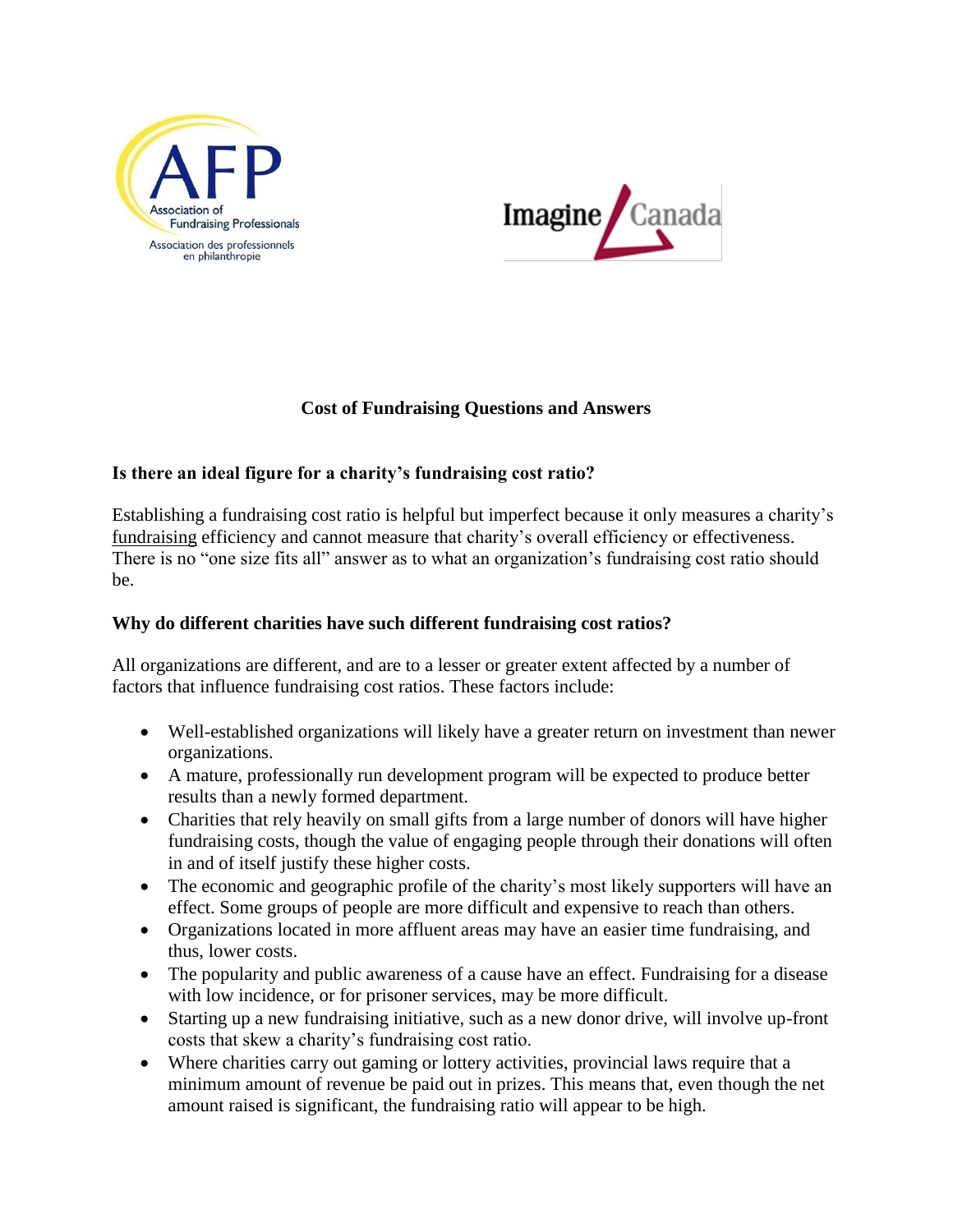# **Are there certain types of fundraising that charities should be doing more of? Are there types of fundraising they should stop using?**

There is no simple answer to this. The type of fundraising a charity undertakes is influenced by a number of factors, and what works for one may not work for another. For example:

- A low expense capital campaign is generally an efficient way for a hospital foundation to generate funds given the ability of many hospitals to attract influential volunteers as solicitors and affluent donors. But, the same campaign could be a disastrous method of revenue generation for a local grassroots foodbank without those advantages.
- Conducting a large public lottery may make sense as a source of revenue for a large, well known health charity but would be more likely to fail if undertaken by a social agency that is less well-known or addresses issues that are less pervasive, and is thus less able to sell large numbers of tickets.
- Employee deduction giving is a very effective fundraising method for some large community support organizations but is not applicable as a technique to most grassroots fundraising organizations.

# **What impact do different activities have on a charity's fundraising ratio?**

Different methods used in the fundraising process will produce different returns. For example:

- A donor acquisition mailing will have a much lower return on investment than a donor renewal mailing.
- A capital campaign focusing on larger, one-time donations will produce a much higher return on investment than investing in programs to identify and secure smaller-scale gifts by mail.
- A newly established planned giving program may have zero return on investment for the first few years.
- The return on investment for a special event will be lower than that of a major gifts program.

#### **I've heard that CRA considers a fundraising ratio above 35% to be unacceptable. As a donor, should I use the same rule of thumb?**

No you should not. The Canada Revenue Agency (CRA) is very clear about this. When it comes to assessing a charity's fundraising CRA does not rely solely upon a fundraising ratio. In its fundraising guidance, the CRA states, "[f]undraising ratios alone are not determinative in assessing whether a charity's fundraising complies with the requirements of the guidelines in [the fundraising] guidance." Other important factors taken into consideration by the CRA include use of commission-based compensation (a compensation regime that is prohibited in the AFP *Code of Ethical Principles and Standards*), the size of the charity, charitable causes with limited appeal and organizations' internal fundraising evaluation processes. Donors also need to take the full context into consideration. There may be very legitimate reasons for a charity to have what